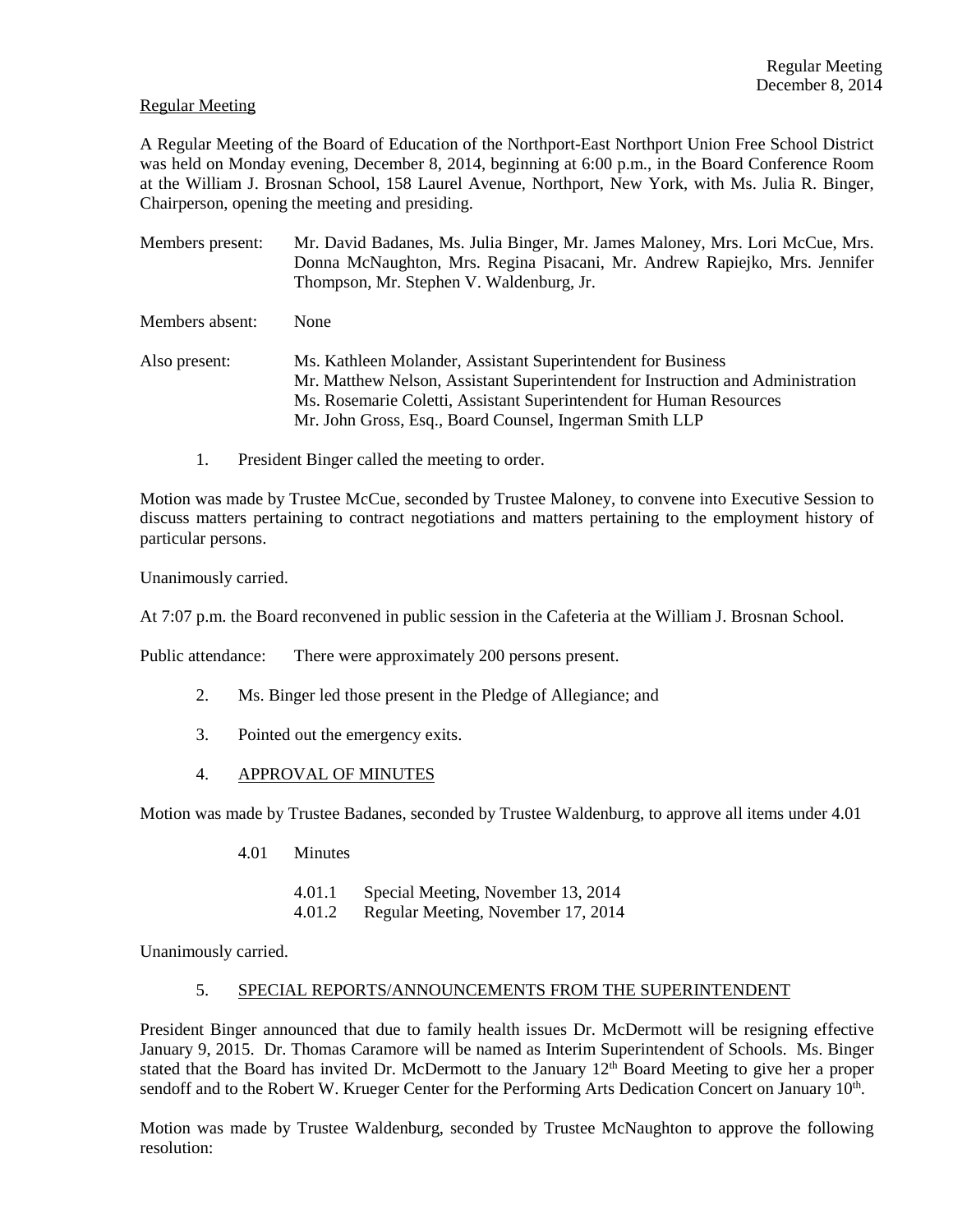"BE IT RESOLVED, that the Board of Education accepts the resignation of Dr. Marylou McDermott, which resignation is effective January 9, 2015, and

 BE IT FURTHER RESOLVED, that the Board of Education authorizes the President of the Board of Education to execute a certain separation agreement between the District and Dr. Marylou McDermott."

Vote on Trustee Waldenburg's motion was as follows:

- YES: Mr. Badanes, Ms. Binger, Mr. Maloney, Mrs. McCue, Mrs. McNaughton, Mrs. Pisacani, Mr. Rapiejko, Mr. Waldenburg
- NO: Mrs. Thompson

Motion passed.

Motion was made by Trustee Waldenburg, seconded by Trustee McNaughton, to approve the following resolution:

 "BE IT RESOLVED, that the Board of Education herewith appoints Dr. Thomas Caramore as Interim Superintendent of Schools, which appointment will begin with this employment on January 5, 2015 through January 9, 2015 for the purposes of transition of leadership and thereafter effective January 9, 2015 as Interim Superintendent of Schools, and

 BE IT FURTHER RESOLVED, that the Board of Education authorizes the President of the Board of Education to execute a certain employment agreement between the District and Dr. Thomas Caramore."

Vote on Trustee Waldenburg's motion was unanimously carried.

President Binger stated that the Robert W. Krueger Center for the Performing Arts Dedication Concert will be held on Saturday, January  $10^{th}$  at 2:00 p.m.

5.01 For Information: Upcoming Meetings.

The President of the Board reviewed the upcoming Board of Education meetings scheduled for January  $12<sup>th</sup>$ , January  $26<sup>th</sup>$  and February  $9<sup>th</sup>$ .

#### 6. COMMUNICATIONS

There were no communications to the Board.

#### 7. PUBLIC PARTICIPATION

#### Name Comment

David Stein Stated that he wanted to add his voice to the choir of people in the Parent community in support of full day kindergarten. Mr. Stein stated that he is searching for viable alternatives to Northport's half day program now that the program is losing instruction time. Mr. Stein asked where the District stood on full day kindergarten.

Dr. McDermott stated that the District is awaiting results from a demographic study being performed by BOCES and once that report is received it will be discussed by the Board.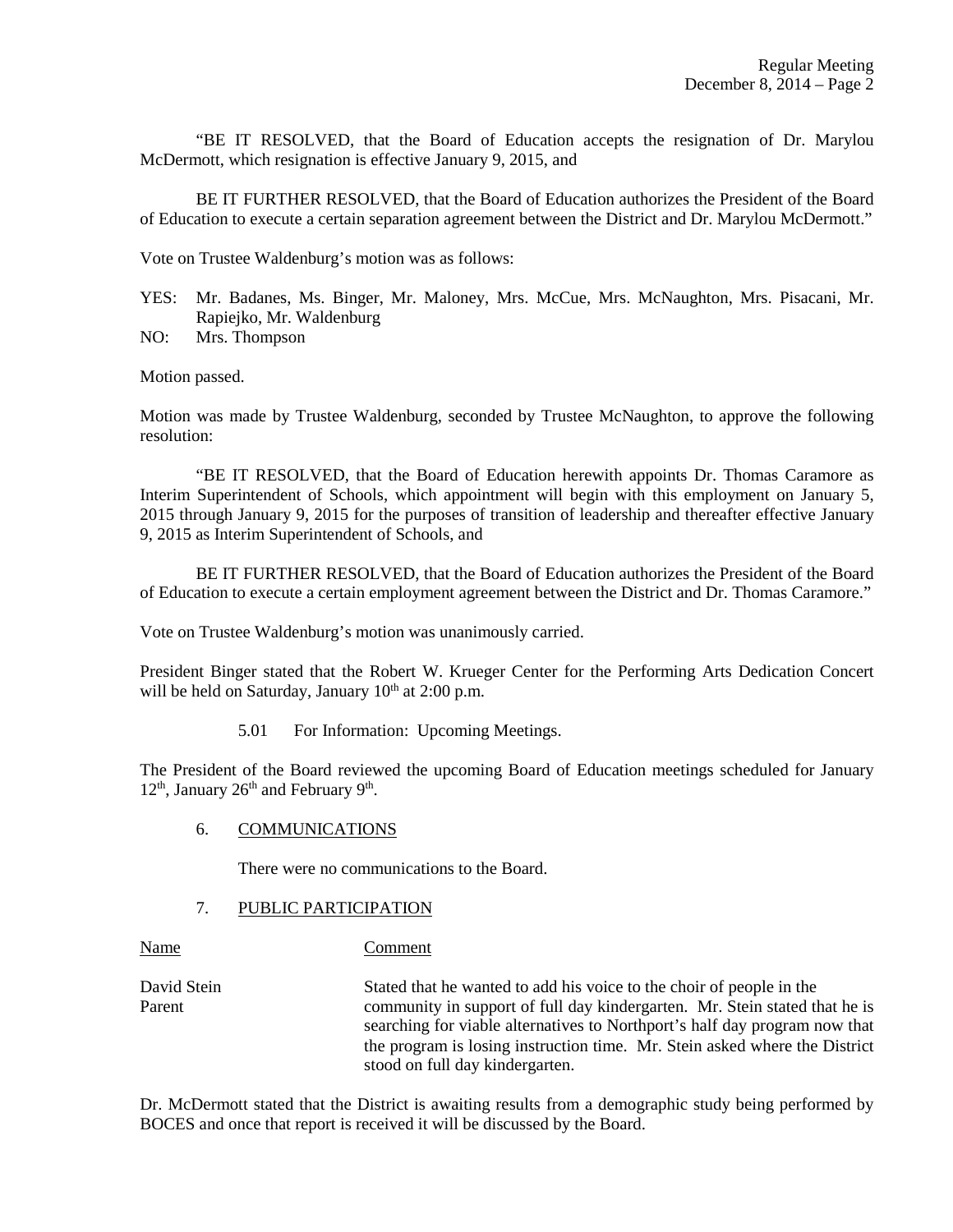| Pat Gardiner<br>Parent | Stated that the several girls from the Northport Varsity Field Hockey<br>Team attended the Suffolk County Awards Dinner and noted that other<br>Districts provide a purchase order to pay for the dinner and asked why<br>Northport does not. Ms. Gardiner asked where the funds received from<br>the summer camps through Community Services go. |
|------------------------|---------------------------------------------------------------------------------------------------------------------------------------------------------------------------------------------------------------------------------------------------------------------------------------------------------------------------------------------------|
| Robyn Carlson          | Stated that the Administrative Regulation regarding designated school                                                                                                                                                                                                                                                                             |
| Parent                 | entrances needs to be changed to the front entrance to the schools.                                                                                                                                                                                                                                                                               |

Dr. McDermott stated that the Board received information from Transportation Supervisor Patricia McGrane regarding changing the regulation to just one entrance point. Ms. McGrane stated that the increase in cost would be approximately \$335,127.83 per year.

There was a discussion regarding uniform entrance points and budgetary issues. The Board requested information from Ms. McGrane on the actual entrance points which were measured.

## 8. SUPERINTENDENT'S REPORT, GENERAL - FOR BOARD ACTION

Motion was made by Trustee McCue, seconded by Trustee Waldenburg, to approve all items under 8.0

 8.01 Personnel Actions Report, dated December 8, 2014, attached and made part of the official minutes.

President Binger announced the retirement of Kevin Commins, Ocean Avenue Elementary School Lead Custodian.

8.02 Approving Schedule J, Committee on Special Education

 8.03 Appointing the following per diem school psychologist to serve as chairperson for the Sub-committee of the Committee on Special Education (SCSE) and 504 Committee meetings during the 2014-2015 school year: Vanessa Costanzo

Vote on Trustee McCue's motion to approve all items under 8.0 was unanimously carried.

Motion was made by Trustee Waldenburg, seconded by Trustee McCue, to approve all items under 9.0 with the exception of severed items 9.19 and 9.41.

## 9. SUPERINTENDENT'S REPORT, FINANCIAL – FOR BOARD ACTION

9.01 Taking specified action on the following BIDS:

## EDUCATIONAL:

9.01.1 AWARD: Hardcover/Paperback Books

9.01.2 AWARD: Kindergarten through Fifth Grade Supplies

9.01.3 AWARD: Hardware and Automotive Parts and Service

9.01.4 AWARD: Uniforms – Security

## TRANSPORTATION:

 9.01.5 AWARD: Transportation for District Students with Disabilities Attending Out-of-District Schools

 9.02 Declaring the following piece of equipment owned by the School District that is outdated, broken and no longer cost effective to repair, as surplus and dispose of according to Board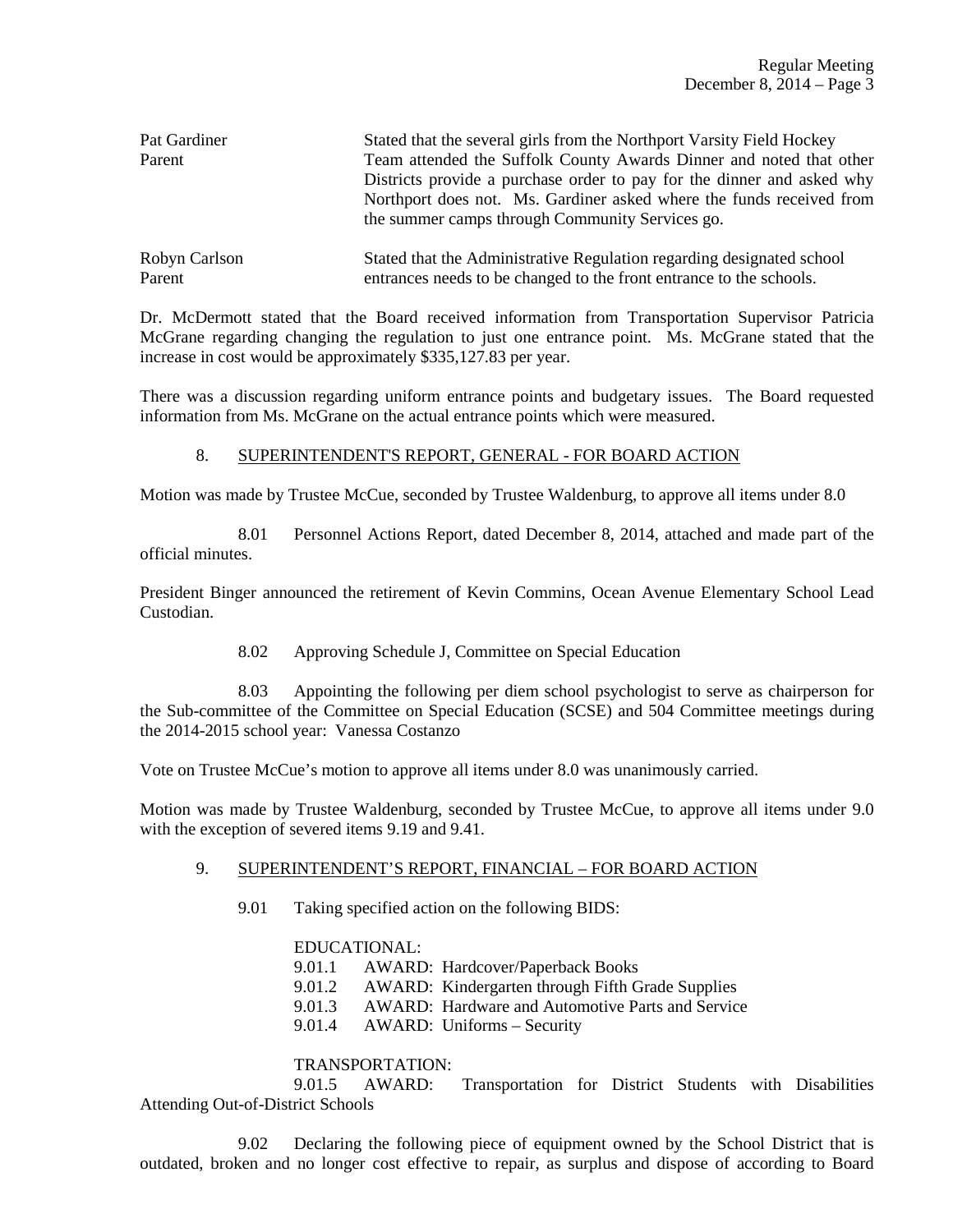Policy: Refrigerator, Asset #103376, Mfg. Traulsen, Model RHT 2-34 PUT, Serial # 1041, Bellerose - Kitchen

9.03 Receiving the following donation to the District:

 9.03.1 \$300.00 from Gene Madiou to the RoseAnn Madiou Memorial Scholarship

9.04 Approving the following resolution:

"RESOLVED, that the Board of Education accept the donation of \$449.35 toward the purchase of classroom supplies for Dickinson Avenue Elementary School and increase the 2014-2015 budget code A2110.5030.11.0200 by \$449.35 for this purpose.

RESOLVED, that the Board of Education hereby approves an increase in the revenue code A2705 of the 2014-2015 budget by \$449.35 with the understanding that this increase in revenue is the result of the Dickinson Avenue Elementary School participation in Target Take Charge of Education Program."

9.05 Approving the following resolution:

 "BE IT RESOLVED, that the Board of Education hereby gratefully accepts a donation of \$840 from Northport-East Northport residents whose names are more fully set forth in the attached document for the purpose of covering the cost of transportation for the Northport High School Urban Studies class field trip on October 30, 2014 and increase the 2014-2015 budget code A2110.4161.30.2903 by \$840 for this purpose.

 BE IT RESOLVED, that the Board of Education hereby approves an increase in the revenue code A2705 of the 2014-2015 budget by \$840 with the understanding that this increase in revenue is the result of donations from Northport-East Northport residents."

9.06 Approving the following resolution:

 "RESOLVED, that the Board of Education accept the donation of \$1,000.00 toward the purchase of supplies for the poster printer at Ocean Avenue Elementary School and increase the 2014-2015 budget code A2110.5030.15.0200 by \$1,000.00 for this purpose.

 RESOLVED, that the Board of Education hereby approves an increase in the revenue code A2705 of the 2014-2015 budget by \$1,000.00 with the understanding that this increase in revenue is the result of the donation to Ocean Avenue Elementary School by the PTA."

 9.07 Approving a Supplementary Education Services Agreement between the Northport-East Northport Union Free School District and Mill Neck Interpreter Service (NHS)

 9.08 Approving a Supplementary Education Services Agreement between the Northport-East Northport Union Free School District and Toby Walker (ENMS)

 9.09 Approving a Supplementary Education Services Agreement between the Northport-East Northport Union Free School District and Motivational Media (NMS)

 9.10 Approving two Fire Island Lighthouse School Visitation Applications between the Fire Island Lighthouse Preservation Society and the Northport-East Northport Union Free School District (BAS)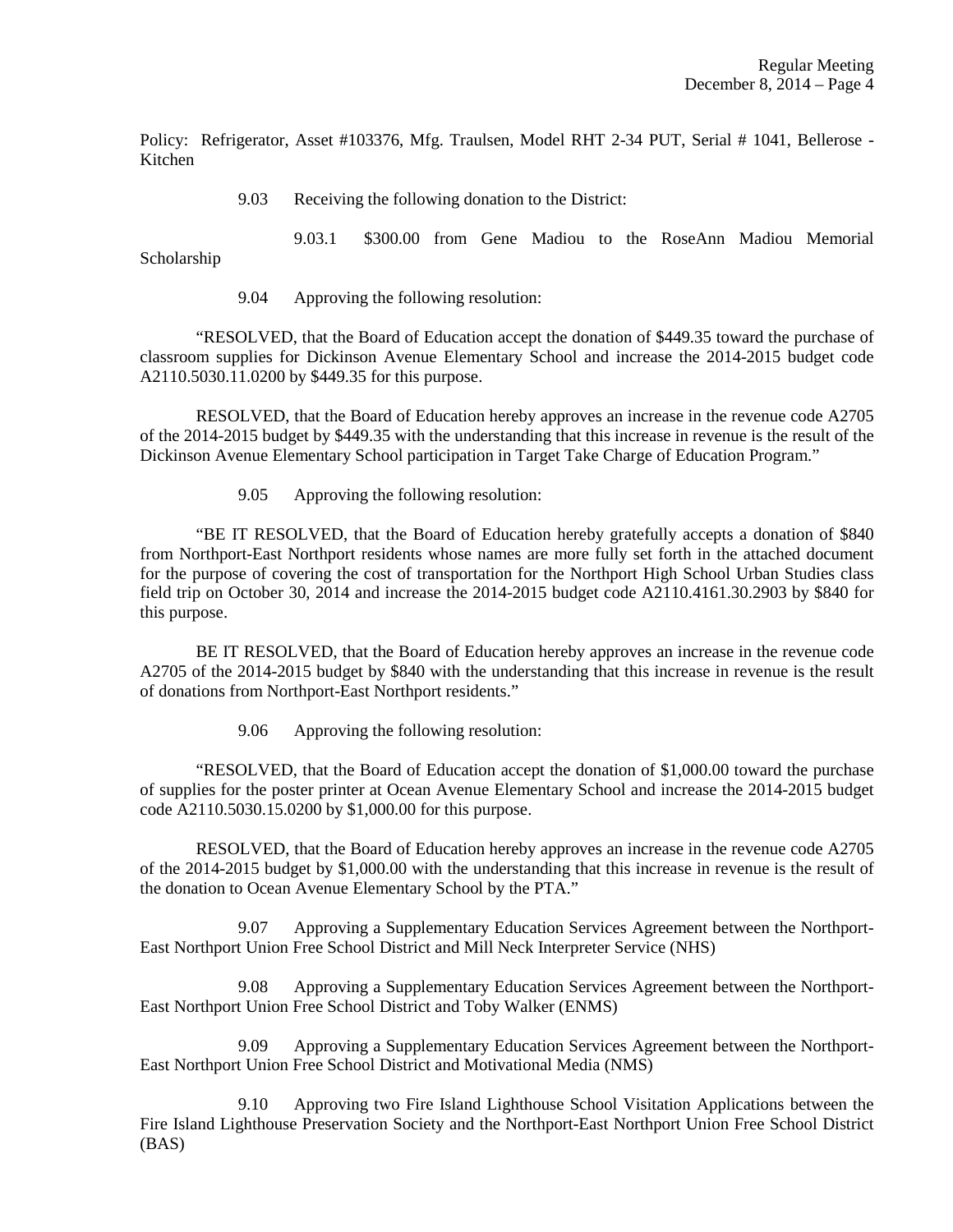9.11 Approving a 2014-2015 Special Education Services Contract between the Northport-East Northport Union Free School District and the Board of Education of the Half Hollow Hills Central School District

 9.12 Approving a 2014-2015 Special Education Services Contract between the Board of Education of the Northport-East Northport Union Free School District and the Board of Education of the South Huntington Union Free School District.

 9.13 Approving a 2014-2015 Special Education Services Contract between the Board of Education of the Northport-East Northport Union Free School District and the Board of Education of the Harborfields Central School District

 9.14 Approving a 2014-2015 Special Education Services Contract between the Board of Education of the Northport-East Northport Union Free School District and the Board of Education of the Huntington Union Free School District

 9.15 Approving a New York State Education Department Child Nutrition Program Single Permanent Agreement

 9.16 Approving a Rider to Agreement between the Board of Education of the Northport-East Northport Union Free School District and Frost Valley YMCA (NHS)

 9.17 Approving a Rider to Agreement between the Board of Education of the Northport-East Northport Union Free School District and North Fork Express (NHS)

 9.18 Approving a Rider to Agreement between the Board of Education of the Northport-East Northport Union Free School District and North Fork Express (DAS)

9.19 Severed.

 9.20 Approving a Supplementary Education Services Agreement between the Northport-East Northport Union Free School District and Motivational Media (ENMS)

 9.21 Authorizing the Board President to sign a contract with the following school district to provide health services for Northport-East Northport students attending school in that district during the 2014-2015 school year:

 9.21.1 West Islip Union Free School District, fifteen (15) students attending St. John the Baptist High School @ \$746.90, totaling \$11,203.50

9.22 Approving the following resolution:

 "BE IT RESOLVED, that the Board of Education hereby gratefully accepts a donation of \$9,050 from Northport-East Northport residents whose names are more fully set forth in the attached document, for the purpose of covering the cost of the  $6<sup>th</sup>$  Grade Field Trip to New York City on December 17, 2014 and increase the 2014-2015 budget code A2110.4161.21.2902 by \$9,050 for this purpose.

 BE IT RESOLVED, that the Board of Education hereby approves an increase in the revenue code A2705 of the 2014-2015 budget by \$9,050 with the understanding that this increase in revenue is the result of donations from Northport-East Northport residents"

 9.23 Approving Claims Auditor's Report for Warrants and Schedule of Claims for payments dated: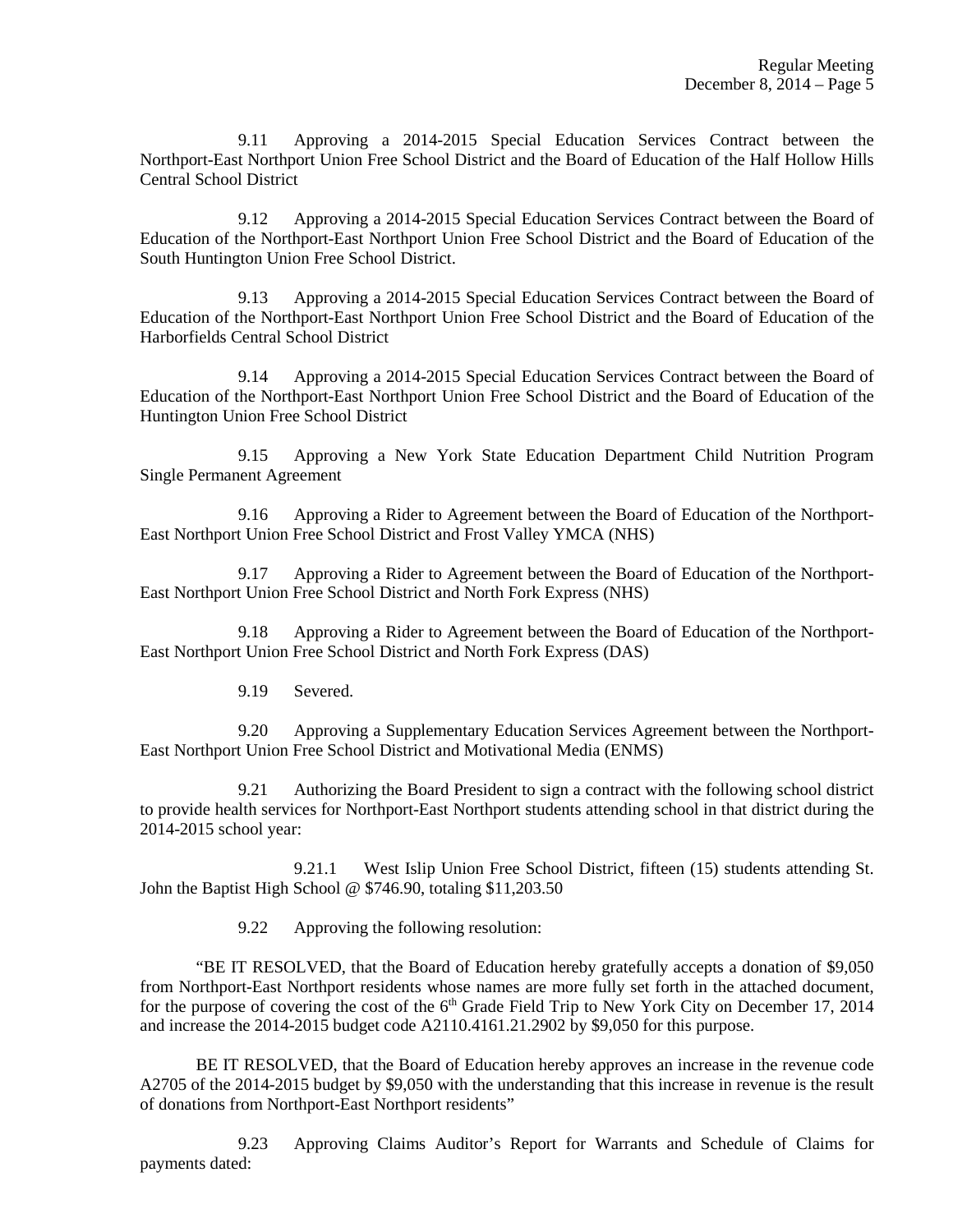September 12, 2014 (Payroll Trust & Agency Warrant), September 15, 2014 (Accounts Payable Warrant), September 26, 2014 (Payroll Trust & Agency Warrant), September 30, 2014 (Accounts Payable Warrant), September 2014 (Claims Audit Report)

 9.24 Approving Claims Auditor's Report of Warrants and Schedule of Claims for payments dated:

October 10, 2014 (Payroll Trust & Agency Warrant), October 15, 2014 (Accounts Payable Warrant), October 24, 2014 (Payroll Trust & Agency Warrant), October 31, 2014 (Accounts Payable Warrant), October 2014 (Claims Audit Report)

 9.25 Approving Claims Auditor's Report – Payroll Audit for Payroll Distribution/Audit dated September 12, 2014 (OAS)

 9.26 Approving Claims Auditor's Report – Payroll Audit for the Payroll Distribution/Audit dated October 24, 2014 (NAS)

 9.27 Approving the Treasurer's Report and Monthly Summary of Receipts and Disbursements:

# 9.27.1 Treasurer's Report for the period September 1, 2014 through September

9.27.2 Monthly Summary of Receipts and Disbursements for September 2014

- 9.28 Approving Schedule of Investments:
	- 9.28.1 Schedule of Investments as of September 30, 2014
- 9.29 Approving Collateral Reports:
	- 9.29.1 Collateral Report for September 2014
- 9.30 Approving Bank Reconciliation Reports:
	- 9.30.1 Bank Reconciliation Report for the month ended September 30, 2014
- 9.31 Approving General Fund Projected Cash Flow Statements:

 9.31.1 For the year ending 2014-2015, Actual Data September 1, 2014 – September 30, 2014, Estimated Data October 1, 2014 – June 30, 2015

9.32 Approving Monthly Revenue and Budget Status Report, School Lunch Fund:

 9.32.1 Monthly Revenue and Budget Status Report, School Lunch Fund for the month ending September 30, 2014

9.33 Approving Monthly Revenue and Budget Status Report, Special Aid Fund:

 9.33.1 Monthly Revenue and Budget Status Report, Special Aid Fund for the month ending September 30, 2014

9.34 Approving Monthly Revenue and Budget Status Report, General Fund:

#### 30, 2014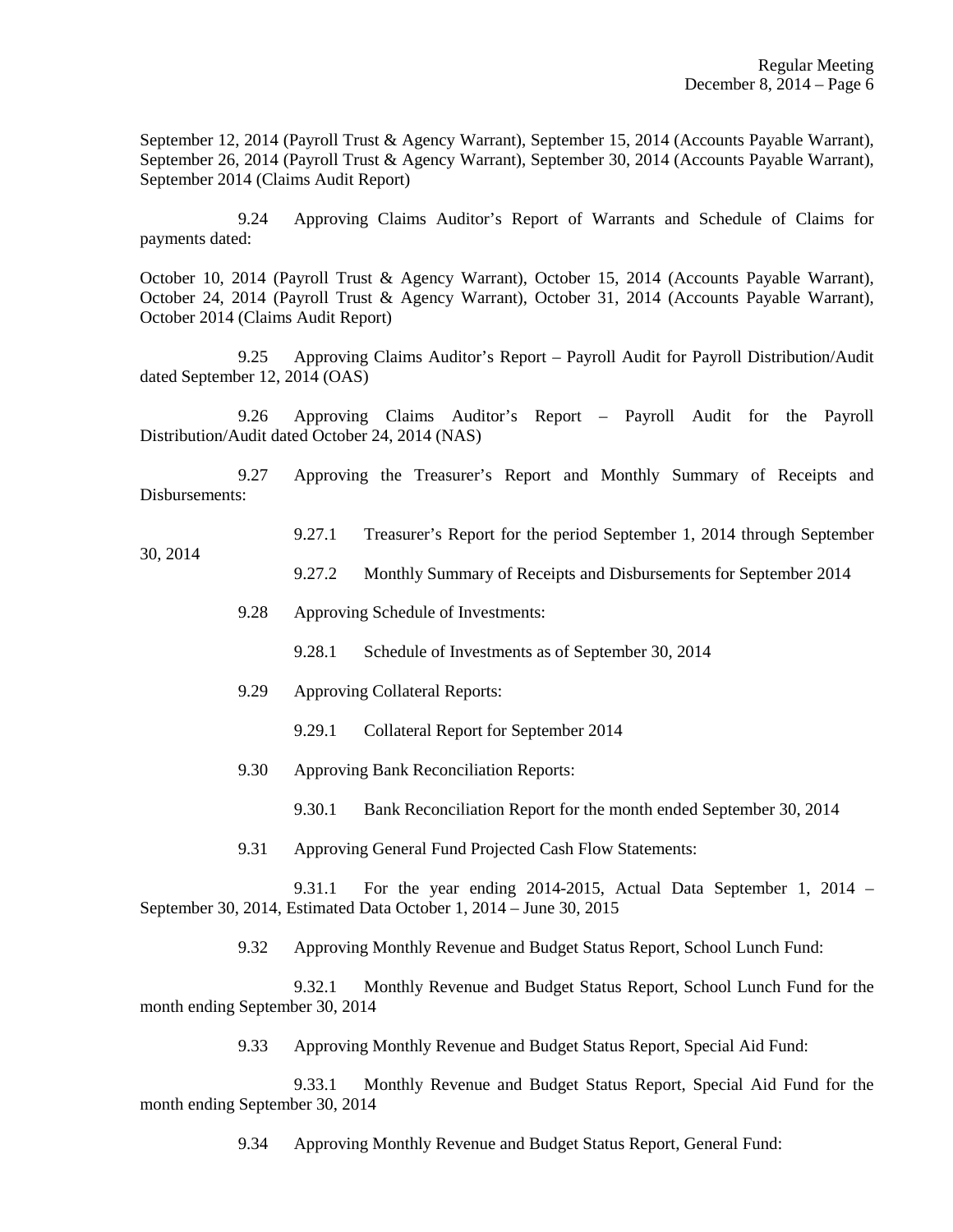9.34.1 Monthly Revenue and Budget Status Report, General Fund for the month ending September 30, 2014

9.35 Approving Monthly Revenue and Budget Status Report, Capital Fund:

 9.35.1 Monthly Revenue and Budget Status Report, General Fund for the month ending September 30, 2014

 9.36 Approving Quarterly Trial Balance Report for all District Funds for the period July 1, 2014 – September 30, 2014

 9.37 Approving School Lunch Profit and Loss Statement for the month ending September 30, 2014

 9.38 Approving the Quarterly Budget Transfer Report for the period July 1, 2014 – September 30, 2014

 9.39 Approving Student Activity Account Reports for the period July 1, 2014 through September 30, 2014 from:

- 9.39.1 Northport High School
- 9.39.2 East Northport Middle School
- 9.39.3 Northport Middle School

 9.40 Approving a 2014-2015 Special Education Services Contract between the Board of Education of the Northport-East Northport Union Free School District and the Board of Education of the West Islip Union Free School District

- 9.41 Severed.
- 9.42 Approving transfer of general fund appropriations in the 2014-2015 budget.

 9.43 Approving an Agreement between the Northport-East Northport Union Free School District and Classic Coach (ENMS)

Vote on Trustee Waldenburg's motion to approve all items under 9.0, with the exception of severed items 9.19 and 9.41, was unanimously carried.

Motion was made by Trustee Waldenburg, seconded by Trustee McCue, to approve severed items 9.19 and 9.41.

 9.19 Approving a Consultant Agreement between the Northport-East Northport Union Free School District and the Long Island Center for Arts and Sciences (FAS)

 9.41 Approving a Consultant Agreement between the Northport-East Northport Union Free School District and Long Island Center for Arts and Sciences (OAS)

Vote on Trustee Waldenburg's motion was as follows:

YES: Mr. Badanes, Ms. Binger, Mr. Maloney, Mrs. McCue, Mrs. McNaughton, Mrs. Pisacani, Mr. Rapiejko, Mrs. Thompson.

ABSTAIN: Mr. Waldenburg